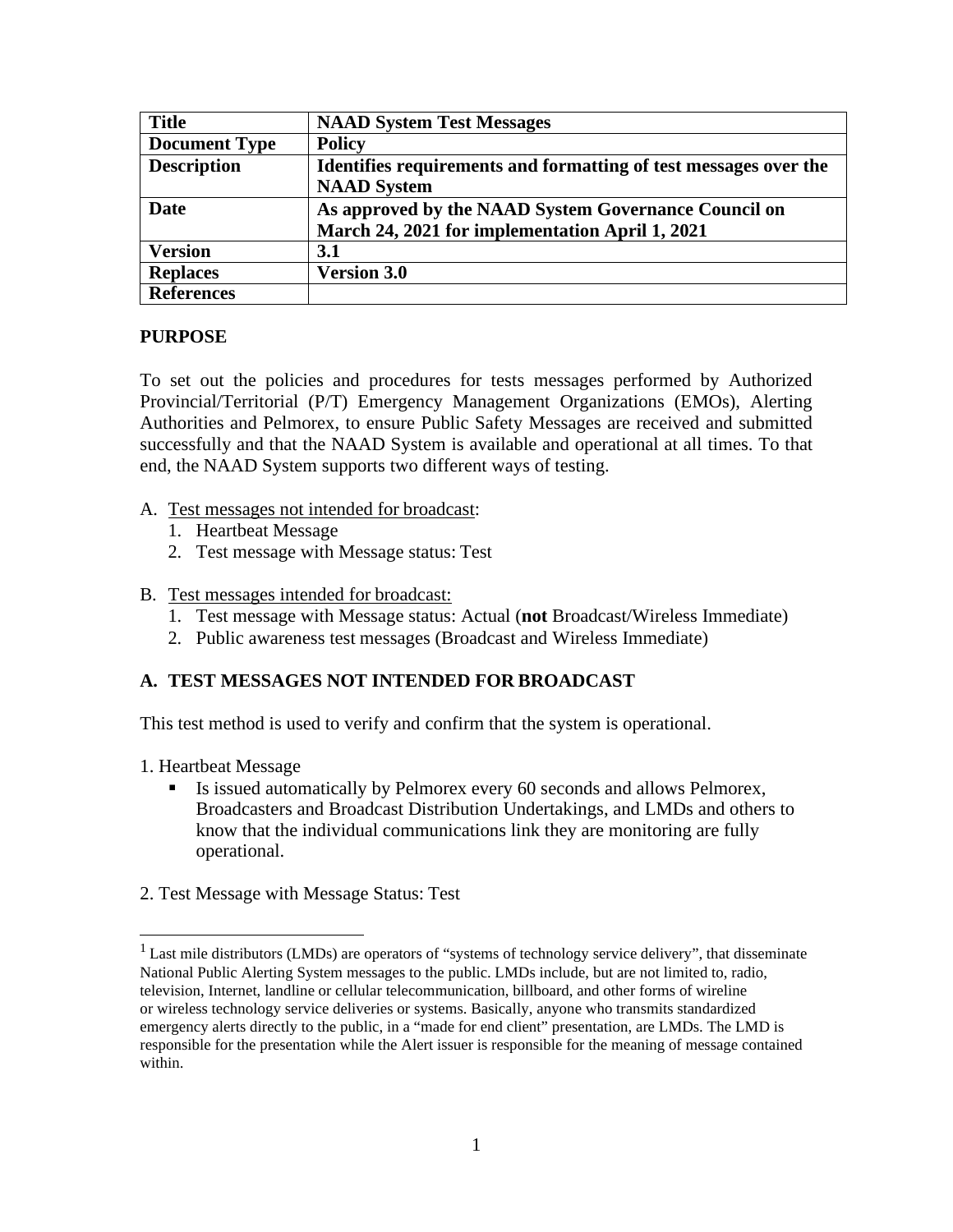- Is issued by Pelmorex, EMOs and Alerting Authorities;
- Can be done at any time as requested by the LMDs to test the connectivity between the issuer and LMDs.

| Test messages not intended for broadcast will follow the template below: |  |  |
|--------------------------------------------------------------------------|--|--|
|                                                                          |  |  |

| Status:                     | Test                                                                      |
|-----------------------------|---------------------------------------------------------------------------|
| Message Type:               | Alert                                                                     |
| Urgency:                    | Unknown                                                                   |
| Severity:                   | Unknown                                                                   |
| Certainty:                  | <b>Unknown</b>                                                            |
| Event:                      | <b>Test Message</b>                                                       |
| Categories:                 | Other                                                                     |
| Headline:                   | This is a Test Message and is NOT intended for distribution to the public |
| Area Description:           | [Enter your area]                                                         |
| <b>Expiry Date and Time</b> | {date} and 15 or 30 minutes                                               |

\*\*\* NOTE – Only enter information in these fields. Do NOT put information into any other fields. \*\*\*

# **B. TEST MESSAGES INTENDED FOR BROADCAST**

#### **1. Test Message with Message Status: Actual (not Broadcast/Wireless Immediate)**

Planned tests may take place at the request of a vendor, manufacturer, or a LMD to an EMO or Alerting Authorities in order to test the connectivity of equipment, and must adhere to the following rules:

- Notice of tests will be posted on Pelmorex Public Alerting website at [https://alerts.pelmorex.com;](https://alerts.pelmorex.com/)
- Test message should include an audio and image file;
- Prior notice of 2 days and approval from Pelmorex is required;
- This test message will not be sent Broadcast and/or Wireless Immediate;
- Tests will not be permitted to take place during the times when planned provinceand territorial-wide tests are scheduled to take place.

Test messages **intended for broadcast** will follow the template below:

| Status:                                          | Actual                                                                                                                                                                                                                                                                                                               |
|--------------------------------------------------|----------------------------------------------------------------------------------------------------------------------------------------------------------------------------------------------------------------------------------------------------------------------------------------------------------------------|
| Message Type:                                    | Alert                                                                                                                                                                                                                                                                                                                |
| Urgency:                                         | <b>Unknown</b>                                                                                                                                                                                                                                                                                                       |
| Severity:                                        | <b>Unknown</b>                                                                                                                                                                                                                                                                                                       |
| Certainty:                                       | Unknown                                                                                                                                                                                                                                                                                                              |
| Event:                                           | <b>Test Message</b>                                                                                                                                                                                                                                                                                                  |
| Categories:                                      | Other                                                                                                                                                                                                                                                                                                                |
| Headline:                                        | This is a Test Message and is intended for distribution to the public                                                                                                                                                                                                                                                |
| <b>Event Description:</b><br>(Suggested wording) | This is a test of the [National Public Alerting System P/T EMO Alerting System]<br>issued by [P/T EMO]. This is only a test. If this had been an actual emergency or<br>threat, you would now hear instructions that would assist you to protect you and<br>your family. This is only a test, no action is required. |
| Area Description:                                | [Enter your area]                                                                                                                                                                                                                                                                                                    |
| <b>Expiry Date and Time</b>                      | {date} and 15 or 30 minutes                                                                                                                                                                                                                                                                                          |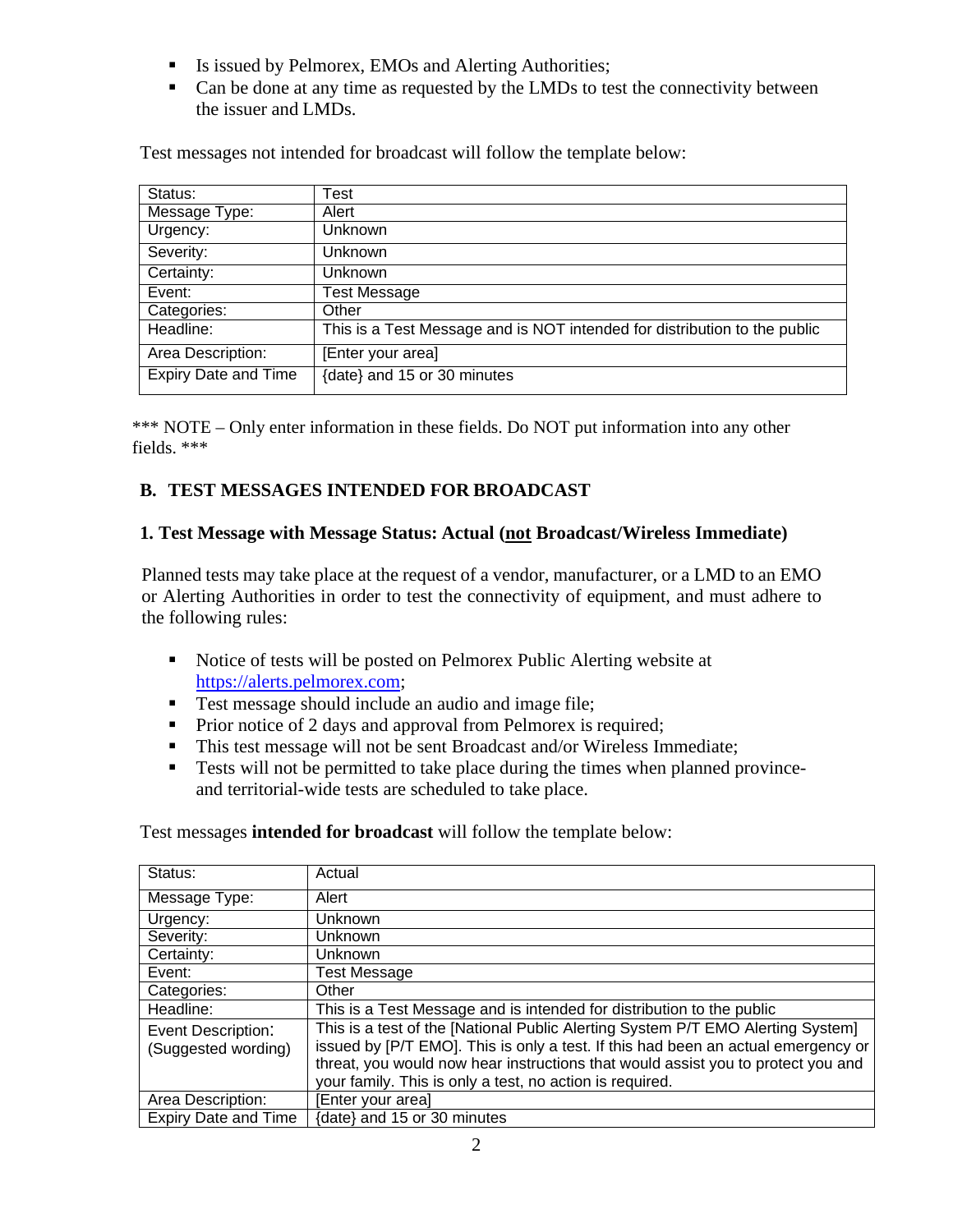#### **2. Public Awareness Test Messages (Broadcast and Wireless Immediate)**

Provincial or territorial-wide public awareness test messages may be scheduled:

- By a P/T EMO to occur up to a maximum of 2 times per year  $(2x/year)$ , with test messages occurring on the third week of November each calendar year plus one test message occurring in May of each year during Emergency Preparedness week. P/T EMOs will make best efforts to coordinate the issuing of Public Awareness Test messages nation-wide on the same day, but with the timing allowing for each jurisdiction to have a unique time frame on that day.
- By a P/T EMO for an entire calendar year and will be submitted for comment to Pelmorex no later than November  $30<sup>th</sup>$  of the previous year.

Additionally:

- Public awareness test messages will be sent as Broadcast and Wireless Immediate;
- An audio file containing the test message must be generated and attached, preferably through the NAAD System Text to Speech (TTS) function;
- An image file, displaying the logo of the issuing agency, should also be included;
- Where test messages will be issued in more than one official language, separate text and audio will be included in the test message;
- Will target 30 seconds in length for a single language, and 60 seconds total in cases where bilingual test messages are issued.

| Status:                                                                                                                                                         | Actual                                                                                                                                                                                                                                                                                                                  |
|-----------------------------------------------------------------------------------------------------------------------------------------------------------------|-------------------------------------------------------------------------------------------------------------------------------------------------------------------------------------------------------------------------------------------------------------------------------------------------------------------------|
| Message Type:                                                                                                                                                   | Alert                                                                                                                                                                                                                                                                                                                   |
| Urgency:                                                                                                                                                        | Immediate                                                                                                                                                                                                                                                                                                               |
| Severity:                                                                                                                                                       | Minor                                                                                                                                                                                                                                                                                                                   |
| Certainty:                                                                                                                                                      | Observed                                                                                                                                                                                                                                                                                                                |
| Event:                                                                                                                                                          | Test Message                                                                                                                                                                                                                                                                                                            |
| Categories:                                                                                                                                                     | Other                                                                                                                                                                                                                                                                                                                   |
| Headline:<br>(Suggested wording)                                                                                                                                | This is a scheduled test of the {P/T} public alerting system.                                                                                                                                                                                                                                                           |
| Event Description:<br>(Suggested wording)                                                                                                                       | This is a test of the [National Public Alerting System P/T EMO<br>Alerting System] issued by [P/T EMO]. This is only a test. If this<br>had been an actual emergency or threat, you would now hear<br>instructions that would assist you to protect you and your family.<br>This is only a test, no action is required. |
| <b>Broadcast Text:</b><br>(Suggested wording)<br>*** Note: The Event<br>Description, Broadcast<br><b>Text and Wireless Text</b><br>verbiage must be the<br>same | This is a test of the [National Public Alerting System P/T EMO<br>Alerting System] issued by [P/T EMO]. This is only a test. If this<br>had been an actual emergency or threat, you would now hear<br>instructions that would assist you to protect you and your family.<br>This is only a test, no action is required. |
| Wireless Text:<br>(Suggested wording)<br>*** Note: The Event                                                                                                    | This is a test of the [National Public Alerting System P/T EMO<br>Alerting System] issued by [P/T EMO]. This is only a test. If this<br>had been an actual emergency or threat, you would now hear                                                                                                                      |

Test messages intended for public awareness must follow the template below: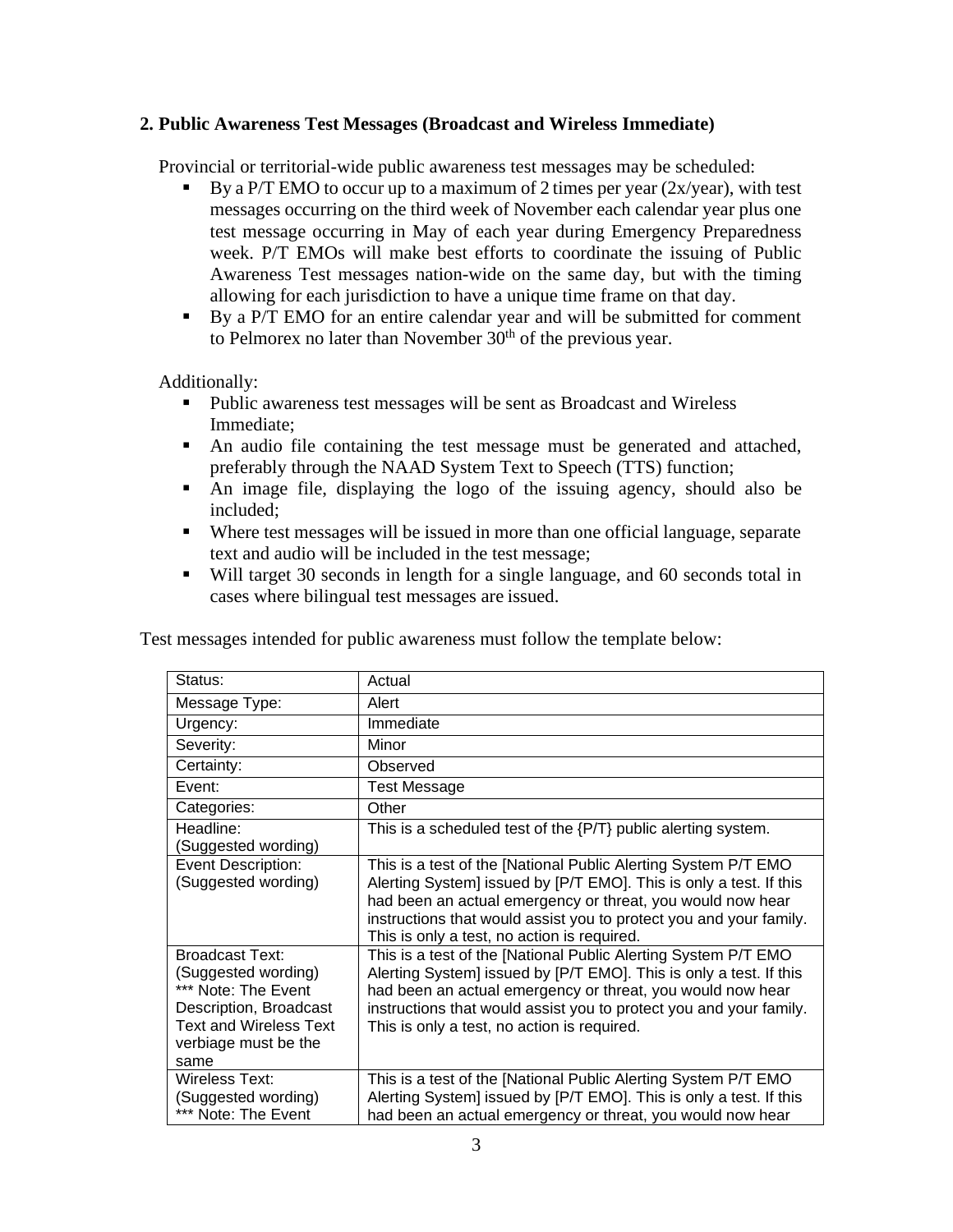| Description, Broadcast<br><b>Text and Wireless Text</b><br>verbiage must be the<br>same | instructions that would assist you to protect you and your family.<br>This is only a test, no action is required. |
|-----------------------------------------------------------------------------------------|-------------------------------------------------------------------------------------------------------------------|
| Area Description:                                                                       | [Enter your area]                                                                                                 |
| <b>Expiry Date and Time</b>                                                             | {date} and 15 or 30 minutes                                                                                       |

#### **Pelmorex' Role for Public Awareness Tests**

- On September  $1<sup>st</sup>$  of each year, send an email to each P/T emergency management organization (EMO), reminding them of the deadline to submit their test schedule for the following calendar year;
- The test schedule will be posted two business days after November 30 for a review period ending on December  $15<sup>th</sup>$  on the Pelmorex Public Alerting website at [https://alerts.pelmorex.com;](https://alerts.pelmorex.com/)
- Send an email to all parties registered at Pelmorex Public Alerting website at [https://alerts.pelmorex.com](https://alerts.pelmorex.com/) asking for any comments or conflicts by December 15<sup>th</sup> on the scheduled test times provided by the Provinces and Territories.
- Consult with EMOs regarding scheduling conflicts or comments received;
- $\blacksquare$  On January 15<sup>th</sup> publish the finalized test schedule on Pelmorex Public Alerting website at [https://alerts.pelmorex.com](https://alerts.pelmorex.com/) and on the Alert Ready [\(www.alertready.ca\)](http://www.alertready.ca/) and En Alerte [\(www.enalerte.ca\)](http://www.enalerte.ca/) websites with an email notice to all registered parties as to the posting of the final schedule;
- Pelmorex will send email reminders of the scheduled public awareness tests to LMDs 1-3 weeks prior to the commencement of the tests;
- Pelmorex will work with EMOs and LMDs to resolve any connectivity and alert receipt issues.

### **P/T EMOs Role for Public Awareness Tests**

- Issue the test alert at the prescribed date and time;
- Seek Pelmorex and LMD feedback via email and/or telephone;
- Work with LMDs that experience problems, and with Pelmorex, to resolve any issues.

### **Expectations for LMDs for Public Awareness Tests**

- 1. LMDs that are registered on the Pelmorex Public Alerting website:
	- Should expect to receive an email reminder from Pelmorex of the public awareness tests scheduled within their geographical broadcast area 1 to 3 weeks prior to commencement of the tests.
	- Email the relevant P/T EMOs and Pelmorex promptly of email, telephone and other contact information;
	- Contact the relevant EMO and Pelmorex to resolve any known receiver issues not resolved since the previous test.
	- Advise EMOs if a receiver did not broadcast a scheduled message.
- 2. While public awareness testing is taking place
	- As a best practice, engineering staff should be available during test times and, if